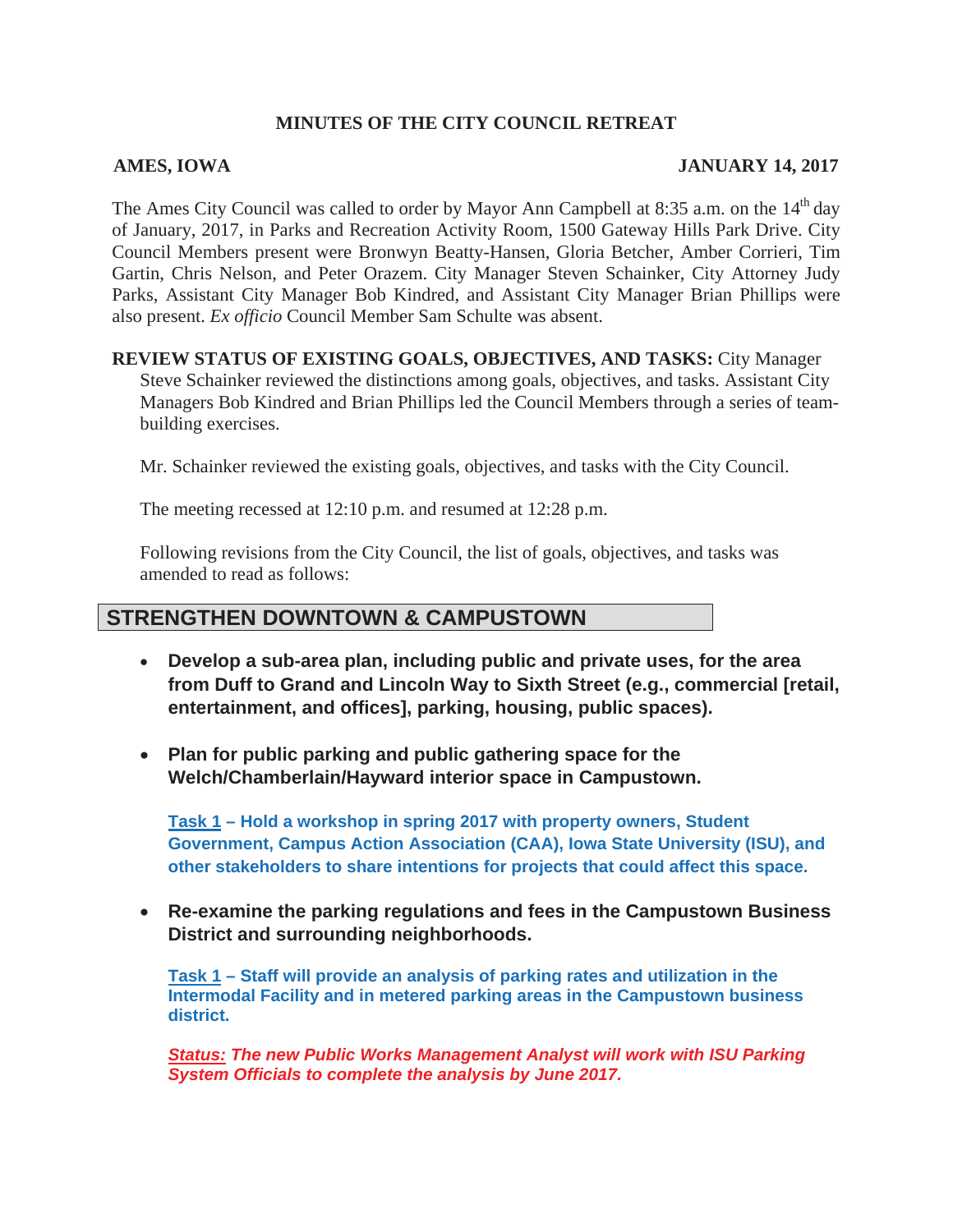**Task 2 – Hold a workshop to review neighborhood parking study, the Campustown parking rate study, and Police enforcement statistics in summer 2017.**

#### **Evaluate safety for pedestrians crossing Lincoln Way between Campustown and the ISU campus**

**Task 1 – Authorize a consulting study with ISU to analyze the current situation and propose appropriate improvements to increase the safety for pedestrians from University Boulevard to Sheldon Ave. along Lincoln Way.** 

*Status: On March 22, 2016 the City Council authorized the payment of one half the cost of a \$100,887 consulting study regarding pedestrian safety along the corridor. The data collection portion of the study has been completed and presented to a staff steering committee. The next step is for the consultant to identify types of approaches to improve safety. This information will be presented to the Council in the May 2017.* 

# **PROMOTE ECONOMIC DEVELOPMENT**

x **Complete the extension of water and sewer utility lines along Lincoln Way**  to 590<sup>th</sup> Street.

**Task 1 – Complete master plan for the East Industrial Area and proposed zoning for Phase I.** 

*Status: The master plan will not be initiated until the design of the utility extensions are complete.* 

**EXALGE Analyze current planning and building code approval processes to help decision making be more predictable, more strategic, and more timely.** 

**Task 1 – Review with City staff the various planning and building code approval processes in workshops during the coming months.** 

*Status: On November 22, 2016 the City Council directed not to begin this review until May 2017 which is, hopefully, after the AEDC completes a survey regarding our building/zoning codes and enforcement processes to determine what elements, including interpretation, might be impediments to improving the housing stock in Ames.* 

# **EXPAND SUSTAINABILITY EFFORTS**

**• Implement the community solar project.**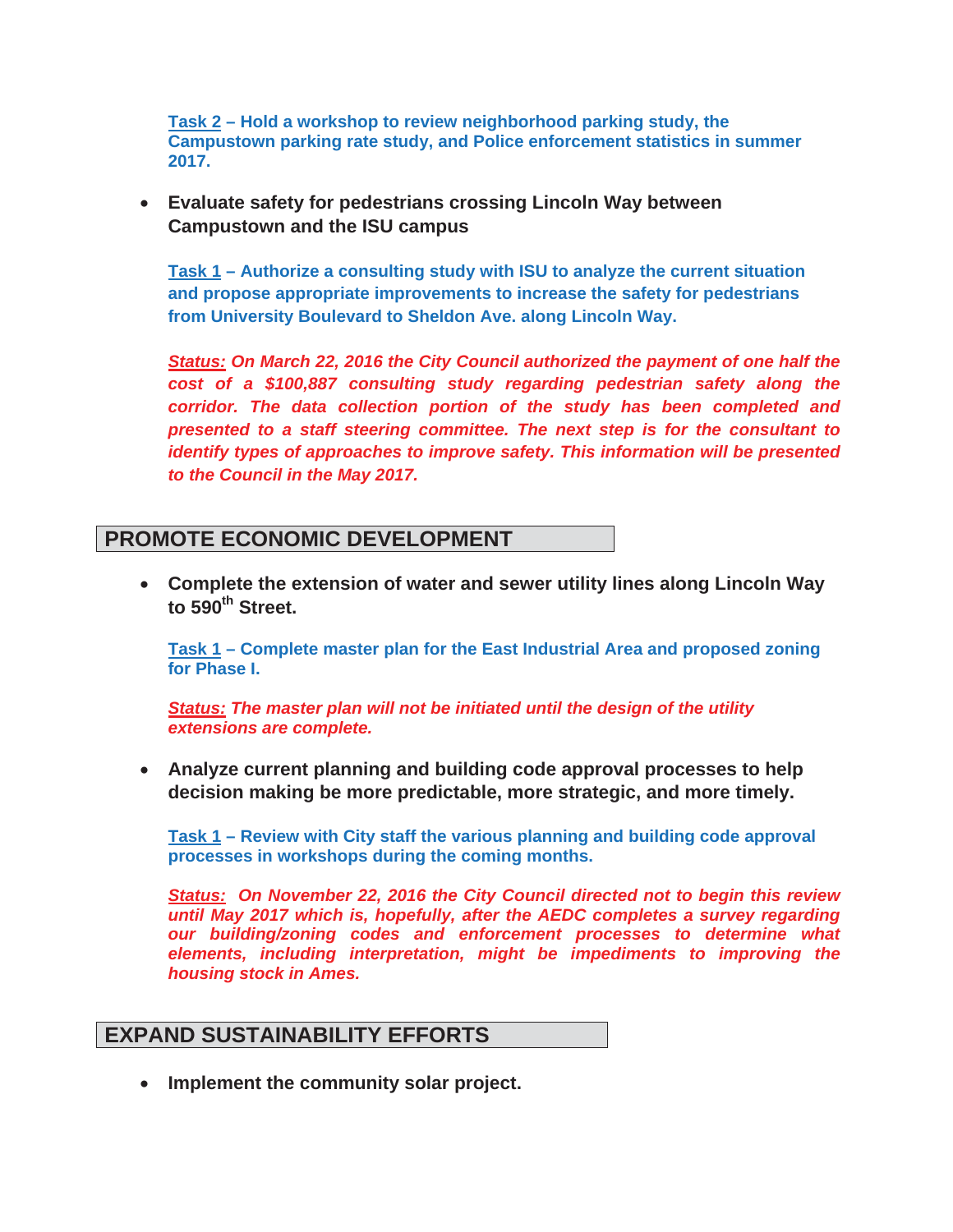**Task 1 – Identify a site, hire a consultant, send out an RFP for construction, and enter into an agreement with a developer** 

*The staff is now interviewing consulting firms to assist with the development of a RFP by May 2017. It is hoped that by August 2017 a private sector developer for the solar project will be selected. Ideally, the solar project will be in place by the end of 2017, if all goes smoothly.* 

**•** Define the City's role (e.g., codes, incentives) in re-purposing existing **buildings.**

**Task 1 – Provide a staff report to the City Council outlining Main Street Iowa's techniques that could enhance the possibility of re-purposing designated properties.**

**Task 2 – Conduct a workshop to discuss the array of incentives that could be used to re-purpose buildings or to promote downtown revitalization.** 

x **Continue to participate in Squaw Creek Watershed Management Authority activities.**

**Task 1 – The Mayor and City Manager will continue to participate and send periodic updates to the City Council.** 

x **Educate the public regarding materials that should be diverted from the waste stream (e.g., glass, food waste, medical waste).** 

**Task 1 – Staff will provide an update to the City Council regarding the efforts already underway to educate the public about the importance of diverting certain types of waste and the overall value of the Resource Recovery System.** 

**• Receive SolSmart Designation** 

**Task 1 – Submit the application by February 2017.** 

# **ADDRESS HOUSING NEEDS**

• Redevelop the Old Middle School and 6<sup>th</sup> Street (if possible) sites for **affordable housing.**

**Task 1 – Develop an RFP for the redevelopment project.** 

**• Review background information regarding affordable housing needs in Ames**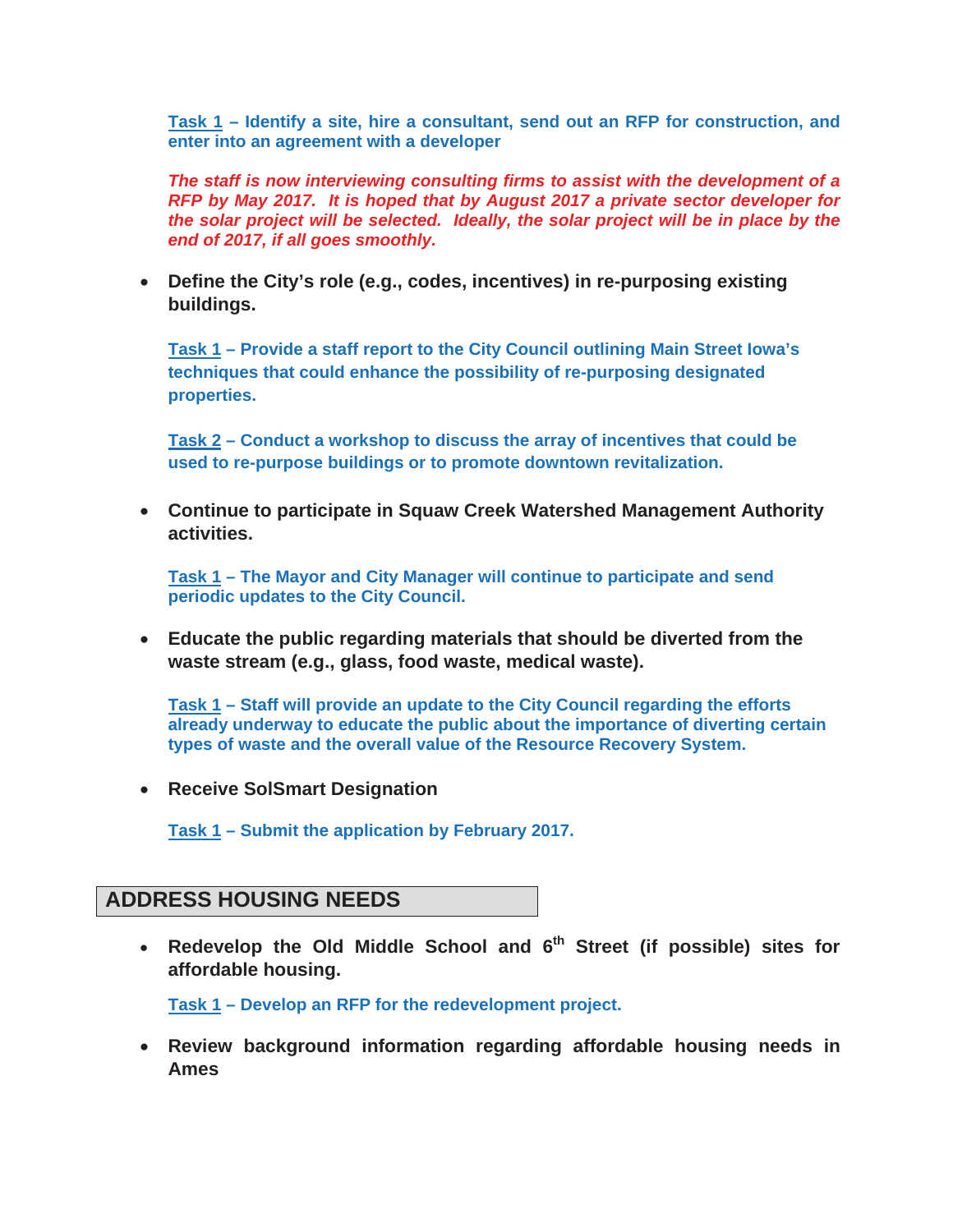**Task 1 – The Planning staff will provide a housing background report to the City Council no later than May 2016. This information will help the City Council decide if there is a preference to target specific types of affordable housing with City programs or policies.** 

*Status: The City Council has prioritized this report for the spring of 2017.* 

## **PROMOTE A SENSE OF ONE COMMUNITY**

x **Consider the recommendation from the Iowa State University Student Government and Campustown Action Association to transition from the Student Affairs Commission to a new Campus and Community Commission**

**Task 1 – Review the proposal from the Ex-officio member of the Council and the CAA President.** 

*Status: On March 22, 2016, the City Council received a staff report highlighting 1) the previous suggestion to transition the Student Affairs Commission into a joint task force model to address issues of mutual interest, as well as a proposal for 2) a new Campus and Community Commission proposal.* 

*The Ex-officio member consulted with the new leadership of the ISU Student Government and ISU Administrators to determine their level of support for this new commission. A letter was received by the ISU Administration expressing support for the new commission concept. It is anticipated that this issue will be brought back to the Council at the January 24, 2017 meeting.* 

# **STRENGTHEN HUMAN SERVICES**

x **Adopt an outcomes measurement system to assist in determining the City's funding allocations to human service agencies.** 

**Task 1 – The City Council will provide direction as to whether it is interested in requiring the use of the United Way's outcomes measurement system, including incorporating outcomes reporting requirements into ASSET contracts and whether the Council is interested in sharing costs with United Way.** 

**Task 2 – Invite City ASSET volunteers to the summer meeting where the City Council discusses ASSET priorities for the next year.**